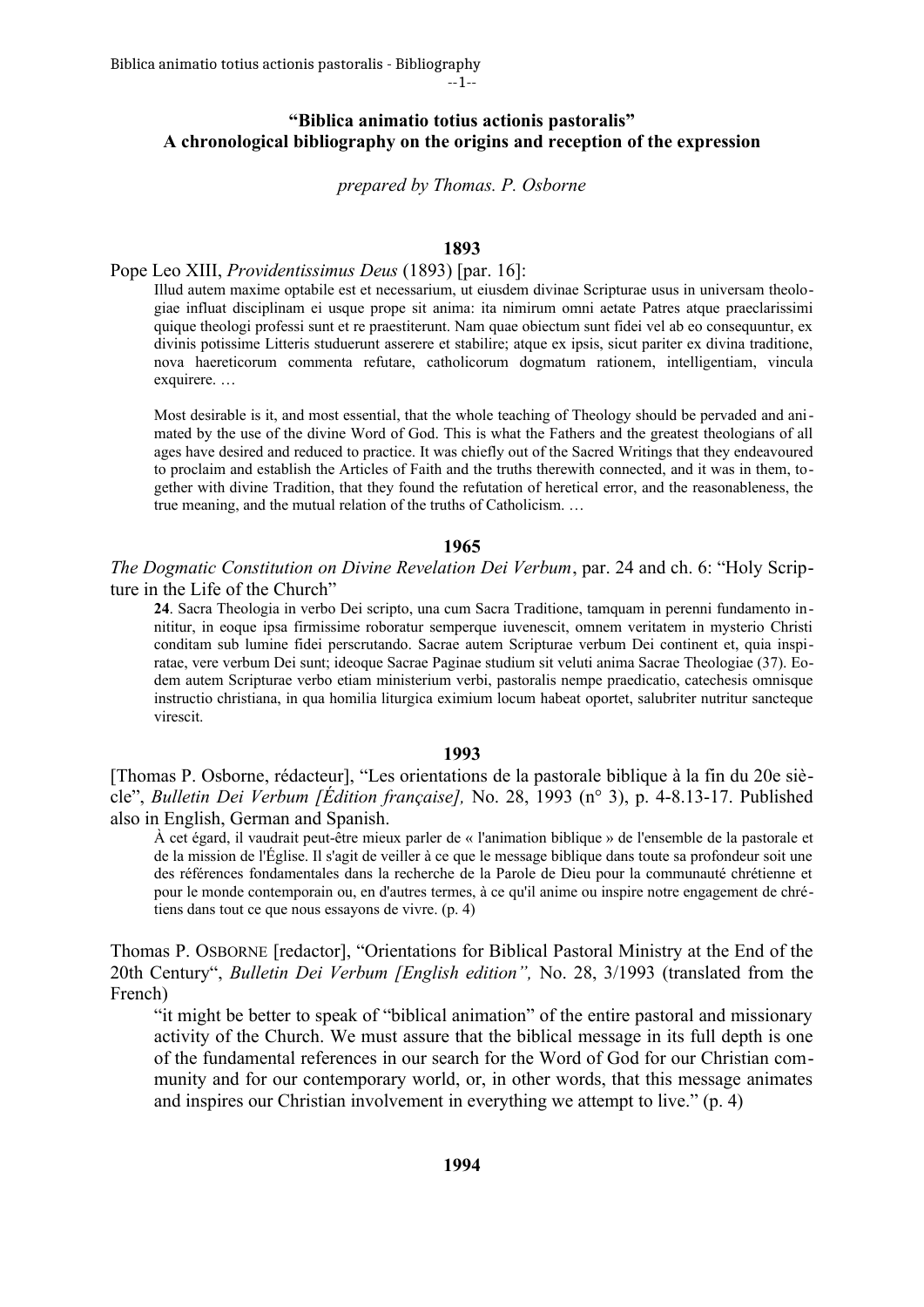Santiago Guijarro Oporto, "Situation de la pastorale biblique en Europe: Enquêtes", *Bulletin Dei Verbum [édition française]*, N° 32, 1994 (n° 3), p. 9-10. – Presentation of the results of a survey conducted in preparation of the meeting on Biblical pastoral ministry held by the European bishops in Freising, near Munich, in February 2014.

Les propositions s'orientent dans trois directions:

D'abord, on indique qu'il est nécessaire de passer de l'idée de "pastorale biblique" comme une activité parmi d'autres de la vie de l'Église, à celle d'une "animation biblique de toute la pastorale", puisque la Bible doit modeler toute la vie de l'Église. [p. 9].

"Message to all Bishops' Conferences and Bishops, to all who have responsibility for the pastoral application of Scripture", Henryk Muszynski and Wilhelm Egger on behalf of the participants in the biblical pastoral meeting of European Bishops in Freising near Munich, February 1994, *Bulletin Dei Verbum [English edition],* N° 32, 1994 (n° 3), p. 7-8. – Also published in French, German and Spanish.

### *German original:*

"uns ist neu bewußt geworden, "daß jede kirchliche Verkündigung und die christliche Religion selbst sich von der heiligen Schrift nähren und an ihr orientieren" muß (*DV* 21).

4.2 Die "Bibelpastoral" soll aber nicht ein Spezialgebiet neben anderen sein, sondern dazu führen, daß die gesamte pastorale Planung und Praxis in der biblischen Botschaft verwurzelt ist. Dazu muß auf allen Ebenen, angefangen von den Laien in den Ortskirchen bis hin zu den Kirchenleitungen, immer wieder geprüft werden, ob unsere pastoralen Aktivitäten sich am Evangelium orientieren."[1](#page-1-0)

### *English translation*

4. The need for all pastoral activity to be inspired by the Word of God. We noted again how, "Like the Christian religion itself, all the preaching of the Church must be nourished and ruled by Sacred Scripture" (DV 21).

…

…

4.2 The biblical apostolate should not be simply one particular activity alongside other pastoral activities. Rather, it ought to promote a situation where all pastoral strategy and praxis is drawing its inspiration and values from the Word of God. To this end, there is an ongoing need to assess pastoral planning and activity at all levels of the Church's life to see whether or not it is rooted in the values of the gospel.

N.B. The original German address of the document: "An alle, die in der biblischen Animation der Pastoral Verantwortung tragen" was translated in Spanish: "A todos aquellos que tienen una responsabilidad en la animación bíblica de la pastoral" and in English: "To all who have responsibility for the pastoral application of Scripture".

Santiago Guijarro Oporto, "La Biblia en la vida de la Iglesia", *Vida nueva*, n° 1940 (16 de abril 1994), p. 23-29.

La cuestión de fondo, que afecta a todo lo demás, consiste en aclarar cuál es el lugar de la Biblia en la vida de la Iglesia. En esto también hemos seguido un proceso: primero se hablaba del 'movimiento bíblico", una iniciativa carismática que apuntaba hacia una carencia importante; más tarde se habló de la 'pastoral bíblica', insistiendo en la necesidad de actividades específicas que hicieran más presente la Biblia en la vida de la Iglesia; hoy se habla ya de la 'animación bíblica de toda la pastoral', porque se tiene la conciencia de que la Biblia no requiere une pastoral específica junto a otras, sino que debe estar presente en toda la vida de la Iglesia. Dicho con una imagen: la Biblia no es une rama más del árbol de la Iglesia, sino la sabia que corre por su tronco y por todas sus ramas (p. 25).

# **1995**

<span id="page-1-0"></span><sup>1</sup> *Bulletin Dei Verbum*, No. 32/3 (1994) is devoted to the Bishops' Symposium in Freising. The final message, signed by Archbishop Henryk Muszynski and Bishop Wilhelm Egger, is found on p. 7-8 in the various language editions.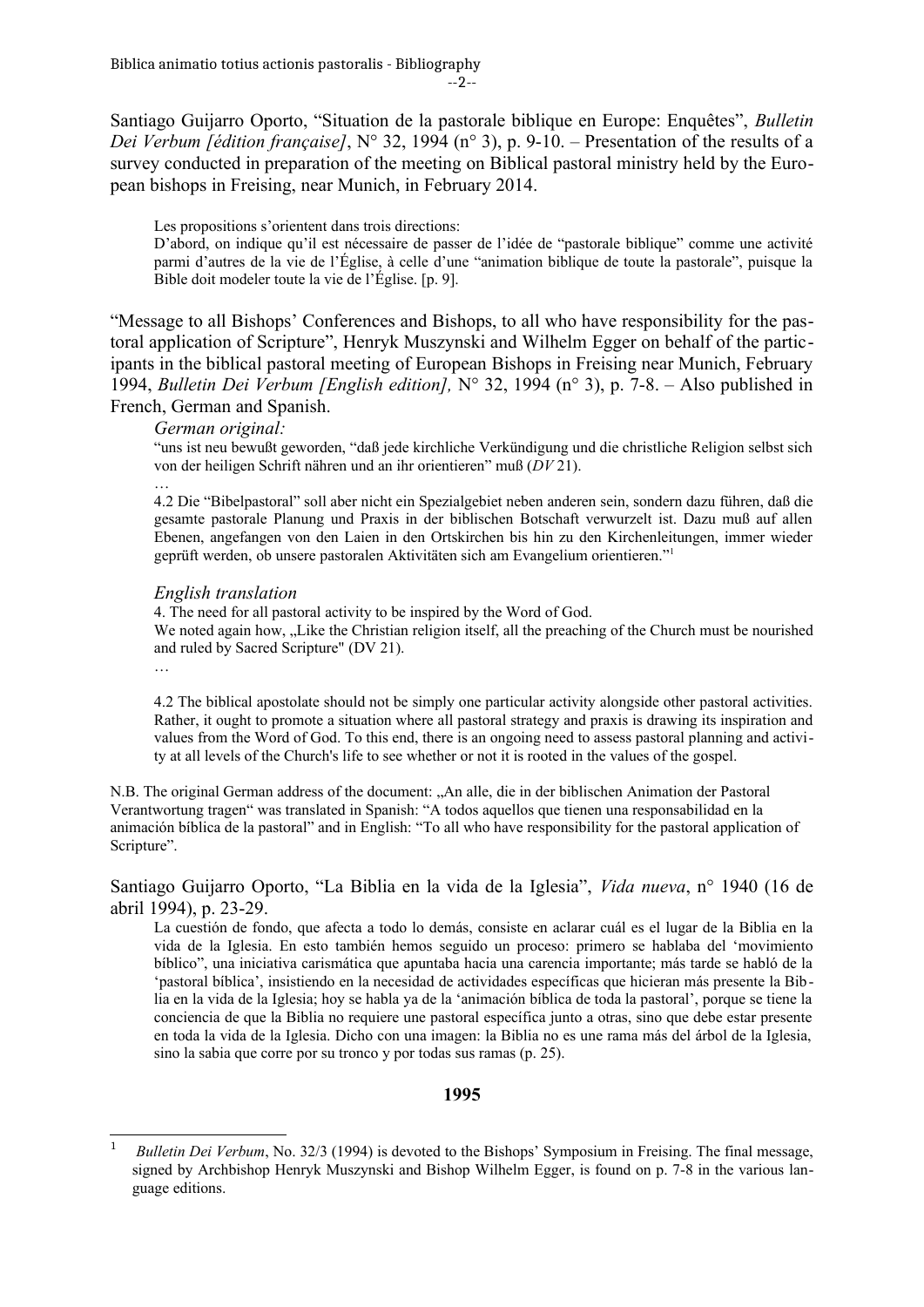Rosa Pulga y Marcelino Ramos, "Animación bíblica de la pastoral en Brasil ('Servicio de Animación bíblica-SAB' y 'Centro Ecuménico de Estudios Bíblico-CEBI')", a summary of two articles prepared by Fausto Franco, priest of the diocese of Zaragoza and missionary in Brasil, *Revista Misiones Extranjeras*, n° 145 (Ene-Feb. 1995), p. 34-48.

*Lire la Bible : une sélection des principaux textes de l'Église*, Paris, Bayard Presse, July 1995 (Questions actuelles : Hors série de la Documentation catholique). – The third section bears the title "L'animation biblique de la pastorale" and publishes, under the title "La pastorale biblique aujourd'hui" an extract of the position paper of the Latin European Subregion of the Catholic Biblical Federation (p. 43-46) mentioned above: [Thomas P. OSBORNE, rédacteur], "Les orientations de la pastorale biblique à la fin du 20e siècle", *Bulletin Dei Verbum [Édition française],* No. 28, 1993 (n° 3), p. 4-8.13-17.

### **1998**

Santiago Guijarro Oporto, "Rapport de la Sous-région de l'Europe latine", *Parole de Dieu – Source de Vie : Cinquième Assemblée Plénière, Fédération biblique catholique, Hong Kong, 2-12 juillet 1996,* preparé sous la direction de R. Ferdinand Poswick, avec la collaboration de Thomas P. Osborne et Joseph Stricher, *Bulletin Dei Verbum*, Edition special, Stuttgart, Fédération biblique catholique, 1998, p. 110-112.

### **3. L'animation biblique de la pastorale**

En 1992, nous nous sommes retrouvés à Malte. Les résultats de l'évaluation dont il vient d'être question, nous ont conduits à deux constatations importantes: 1) toutes les activités qui font appel à la Bible ne peuvent être, à proprement parler, qualifiées de bibliques; 2) il est nécessaire de passer d'une "pastorale biblique" à une "animation biblique de la pastorale de l'Église".

Cette dernière constatation supposait un changement de perspectives considérable dans la façon d'envisager notre travail. La prise de conscience de la place centrale de la Parole de Dieu dans la vie de l'Église était née d'une intuition fondamentale. Si la Parole de Dieu est la source et le sommet de la vie de l'Église, de sa proclamation de la Bonne Nouvelle, de ses célébrations, etc. ..., alors la lecture de la Bible ne peut être une activité de plus à côté des autres, mais elle doit être située au cœur de toutes les activités et de tous les aspects de sa vie.

Par conséquent, cela implique d'abandonner le modèle de la "pastorale biblique" comme secteur particulier de la pastorale et de passer à "l'animation biblique de l'ensemble de la pastorale", de telle sorte que la Bible puisse retrouver sa vraie place dans la vie de l'Église.

Cesar Mora Paz, *Biblia y pastoral: La Sagrada Esritura en la vida pastoral de la Iglesia*, presentación de Jorge E. Jiménez Carvajal, Secretario general CELAM, Santafé de Bogotá, D.C., Colombia, Consejo episcopal Latinoamericano, 1998.

See the title of the first point of the introduction, "Necesidad de reflexión sobre el ser y quehacer de la animación bíblica de la pastoral", and of the second point, "La animación bíblica de la pastoral", that quotes a first time Santiago Guijarro' article in *Vida nueva* (n. 11). Mora Paz discusses Santiago's reflections at length (p. 31-33) and concludes by adopting himself the expression "animación bíblica de la pastoral", rather than a variety of other expressions (movimiento bíblico, pastoral bíblica, apostolado de la Biblia, apostolado bíblico, dimensión bíblica de la pastoral: "Nosotros, en la presente obra, preferimos llamarle, con Santiago Guijarro, 'animación bíblica de la pastoral', concibiendo ésta como un proceso de la Iglesia local, en torno al Obispo, de acuerdo a un plan. En esa animación estamos empeñados todos, para animar toda la vida eclesial y no deberá confundirse con la tarea de equipo promotor" (p. 33).

### **1999**

Santiago Guijarro Oporto, « The Bible at the Centre of the Pastoral Work and the Life of our Churches », *Bulletin Dei Verbum*, n° 50 (1999,1), p. 11-16. – Published as well in French, German and Spanish.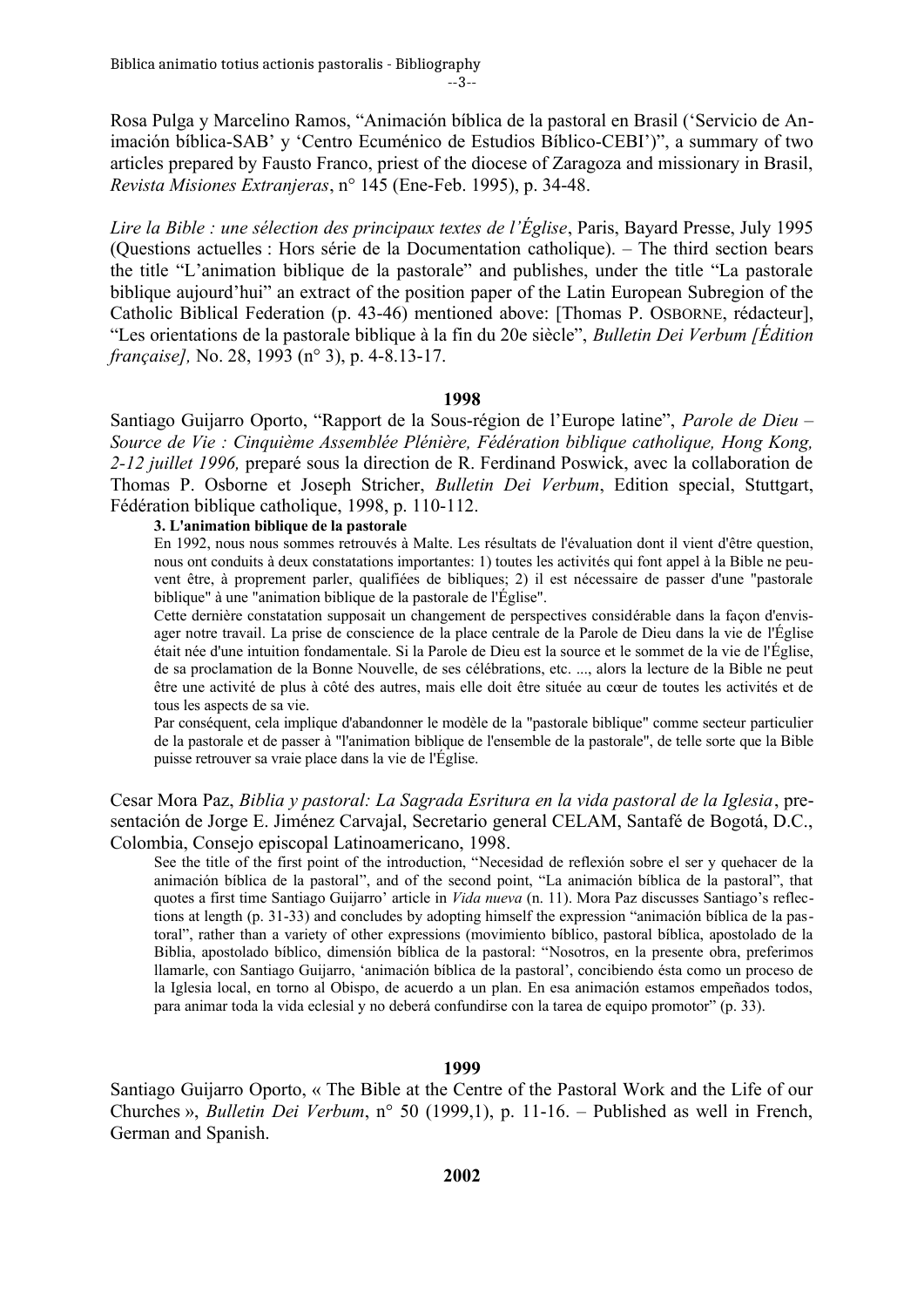$-4-$ 

"The Word of God: A Blessing for all Nations: Final Statement of the Sixth Plenary Assembly", [Lebanon, September 3-12, 2002], *Bulletin Dei Verbum* [English Edition] N° 64/65 (2002, 3-4), p. 9-16. – Published as well in French, German and Spanish.

### **III. The Power of the Word of God for Transforming the World and the Commitment of the Catholic Biblical Federation**

### **1. The power of the Word**

**1.1** In designing our response to the reality as ministers and servants of the Word, we turn to the Word of God as the source not only of our vision, but above all, as **the source of divine power** (cf. Gen 1:3ff; Jn 1:3; Rom 1:16). The Spirit and the Word can overtake us as in the case of the Apostles and empower us provided we allow the Word to have a claim on our lives and on the life of the Church. The energizing power of the Word is felt only in an obedient surrender like that of Abraham and of the Apostles whose ministry we have contemplated as we read and prayed the Word in the Acts of the Apostles.

**1.2** The question Pope Paul VI posed in *Evangelii Nuntiandi*, "… what has happened to that hidden energy of the Good News, which is able to have a powerful effect on man's conscience?" (n. 4), continues to challenge us. God's Word is creative: it is the Word of power for renewal and transformation. Our task therefore is to **seek ways of making the Word of God the source of energy in the heart of the Church and world**. Bringing about a change of consciousness, a change of behaviour and a change of structures is all part of the one mission of the Church. All activities of the Church are in one way or another ministry of the Word. Therefore the Church has the Word of God in the centre of all her life and mission. Without it, we would miss the lifeline of power and blessings.

**1.3** How can we experience the Word as the source of life? Without the light and grace of the Spirit, the Word will not generate the energy needed for transformation of life and society. Prayer accompanied by docility to the Spirit should become the hallmark of the ministry of the Word (cf. Acts 13:2). At this moment of history, we should listen to the pressing invitation of the Word of God for a **deeper conversion** of our vision, our attitudes and behaviour towards the "other" – religions, cultures and ethnic groups, and especially the poor, women and all those who are victims of exclusion and discrimination in our societies. A re-reading of the Word in such life-threatening contexts is an imperative that we can not set aside. For the Word of God comes to us with its power to impel us to live in solidarity. It is only when we feel the irresistible power of the Spirit that we can become effective instruments of transformation.

**1.4** We reiterate our commitment to **self-critique of our way of reading Scripture** in the Church – individually and collectively. Do we allow the power of the Word to have its impact on the contexts of society? Have we used texts of Scripture to legitimize attitudes of superiority, discrimination and violence towards others? Fundamentalist and purely spiritualistic interpretations of the Scripture are an ever-growing phenomenon in almost all Churches. Biblical pastoral ministry has an urgent task in this field in countering a sectarian and fundamentalist reading of the Word that builds walls of separation and discrimination. Along with this, we need to highlight the plurality that is a characteristic feature of the Bible: plurality of world-views, of interpretations of sacred texts, of theologies, of ecclesial structures.

**1.5** In order to achieve this, **contextual hermeneutics** will have to be developed in every area of our involvement. Biblical formation of laity and clergy should have such a thrust. In the light of our reflections during this Plenary Assembly it is important, wherever possible, to undertake a dialogic reading of the Word of God, letting the echoes and resonance of the various religious traditions, scriptural or otherwise, enrich our experience of the Word, mysteriously present in our world. This will enlarge our vision of God and promote a depth-level dialogue among religions. Such a reading might help us to see the multifaceted face of God the Father and Mother of all and the face of Jesus the Word incarnate.

### **2. The Word of God itself determines our options for reading the Bible**

The Word of God in Sacred Scripture releases its power if read appropriately. In fact the Bible itself teaches us the options for reading it properly and for living the Word. In this way, we are faithful both to the original message and to the people to whom it is proclaimed as Good News (cf. EN 4).

**2.1** We are committed to **an attentive and respectful reading** of the biblical text. Being a book of a different time and culture, it must first of all be respected in its otherness. It is to be read in its original – historical and cultural – as well as in its literary context. "Our reading of the Bible should enable the people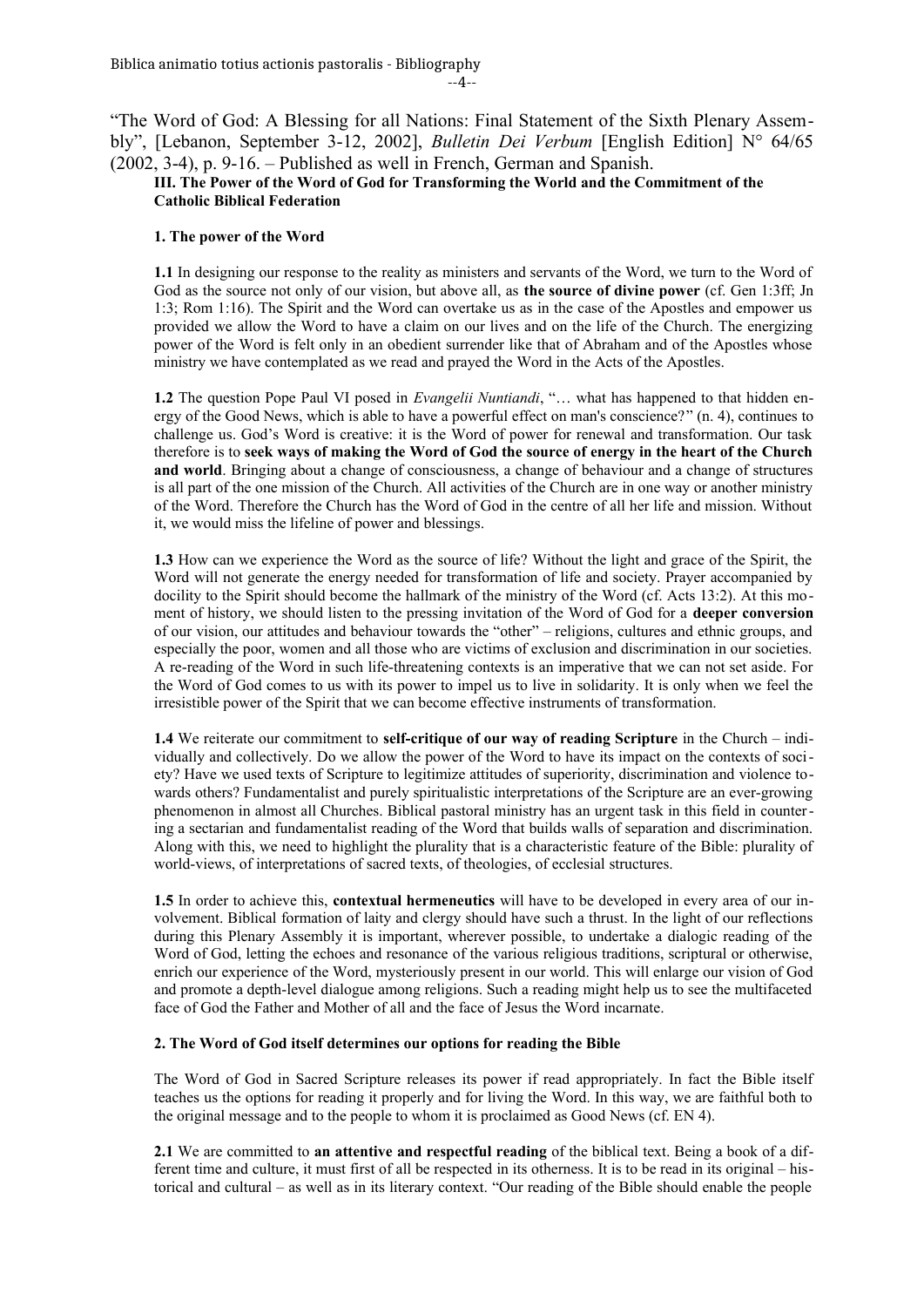--5--

to discover the true content. All efforts to interpret the Bible in order to justify political and ideological positions should be considered as a betrayal to the message" (Bogotá 7,3). Even people who are not able to handle scientific and scholarly methods can be guided in an attentive reading of the Bible, and this in order to avoid the pitfalls of a fundamentalist reading which refuses to take into consideration a historical and pluralistic character of the Bible (Pontifical Biblical Commission, The Interpretation of the Bible in the Church [IBC], I.F).

**2.2** The Bible, in its canon as well as individual books, is a pluralistic phenomenon, an outstanding example of unity in diversity, a symphony of many voices. Convinced that "all the different ways of reading the Bible are not equally apt" (Bogotá 7) but also that no one method captures the richness of the meaning of the Scriptures, the Federation advocates a **plurality of methods and approaches** which "contribute effectively to the task of making more available the riches contained in the biblical text" (IBC Introduction).

**2.3** Reading the Bible and celebrating the Word **in community**: The Bible is the book of the community, an expression of its faith experience, and meant for building it. It has an important place in the liturgy and in catechesis. "The Scriptures, as given to the Church, are the communal treasure of the entire body of believers". "All the members of the Church have a role in the interpretation of Scripture". Even those who, "in their powerlessness and lack of human resources find themselves forced to put their trust in God alone and in his justice, have a capacity for hearing and interpreting the Word of God which should be taken into account by the whole Church" (IBC, III.B.3).

**2.4** Reading Scripture in the **life context:** The Bible is the book of life in as much as it deals with life in all its manifestations. God has given us two sacred books: that of creation and history, and that of the Bible. God's Word enshrined in the latter is to throw light on and help us decipher the first. The Bible has "to be re-read in the light of new circumstances and applied to the contemporary situation of the people of God" (IBC, IV.A). Exegetes "arrive at the true goal of their work only, when they have explained the meaning of the biblical texts as God's Word for today" (IBC, III.C.1). We are committed to this life-related reading of the Bible, as formulated in several of the Final Statements of the Catholic Biblical Federation. "We should start with the reality in which we actually find ourselves today, and we should allow the Word of God to throw light on this reality" (Bogotá 7,1).

**2.5** Mindful of the different contexts and cultures in which we live and having reflected on how the Word of God has been received in different cultures, we are convinced that we not only have to pay attention to the Word itself, but also to the different soils in which it is to be sown. The conviction that the Word is capable of being spread in other cultures "springs from the Bible itself … in the blessing promised to all peoples through Abraham and his offspring" (Gen 12:3; 18:18) and extending it to all nations (cf. IBC, IV.B). An "**inculturated" reading** presupposes a respectful and in-depth encounter with a people and its culture and starts with the translation of the Bible into the language of the people, to be followed by interpretation which then leads to the formation of a "local Christian culture, extending to all aspects of life" (IBC, IV.B).

**2.6** The poor are the first addressees of the Good News (Lk 4:18-19; Mt 5:3). What God has hidden from the wise and learned, He has revealed to the little ones, to those of little or no significance (Mt 11:25). This fact demands that Christian communities read **the Bible from the perspective of the poor.** "There is reason to rejoice in seeing the Bible in the hands of people of lowly condition and of the poor; they can bring to its interpretation and to its actualization a light more penetrating, from the spiritual and existential point of view, than that which comes from a learning that relies upon its own resources alone" (IBC, IV.C.3). Reading the Bible in such a way will lead us necessarily to taking an option for the poor.

**2.7** The Bible as Word of God can only be welcomed if we approach it also as the Church's basic source of prayer and if we cultivate the **prayerful reading of Scripture** (cf. Bogotá 7.2; Hong Kong 1.2). *Lectio divina*, formerly cultivated mainly in monasteries and religious communities, is more and more appreciated by all the Christian faithful (cf. DV 25). The Pontifical Biblical Commission has devoted an entire section to *lectio divina*; in numerous apostolic and post-synodal exhortations; notably in *Novo Millennio Ineunte* (no. 39) and in his Letter to the Church in Lebanon (no. 39), John Paul II has insistently invited us to make use of this ancient and still valid method of reading the Word of God. This form of prayer challenges, gives orientation to and forms our existence.

### **3. The mandate of the Catholic Biblical Federation**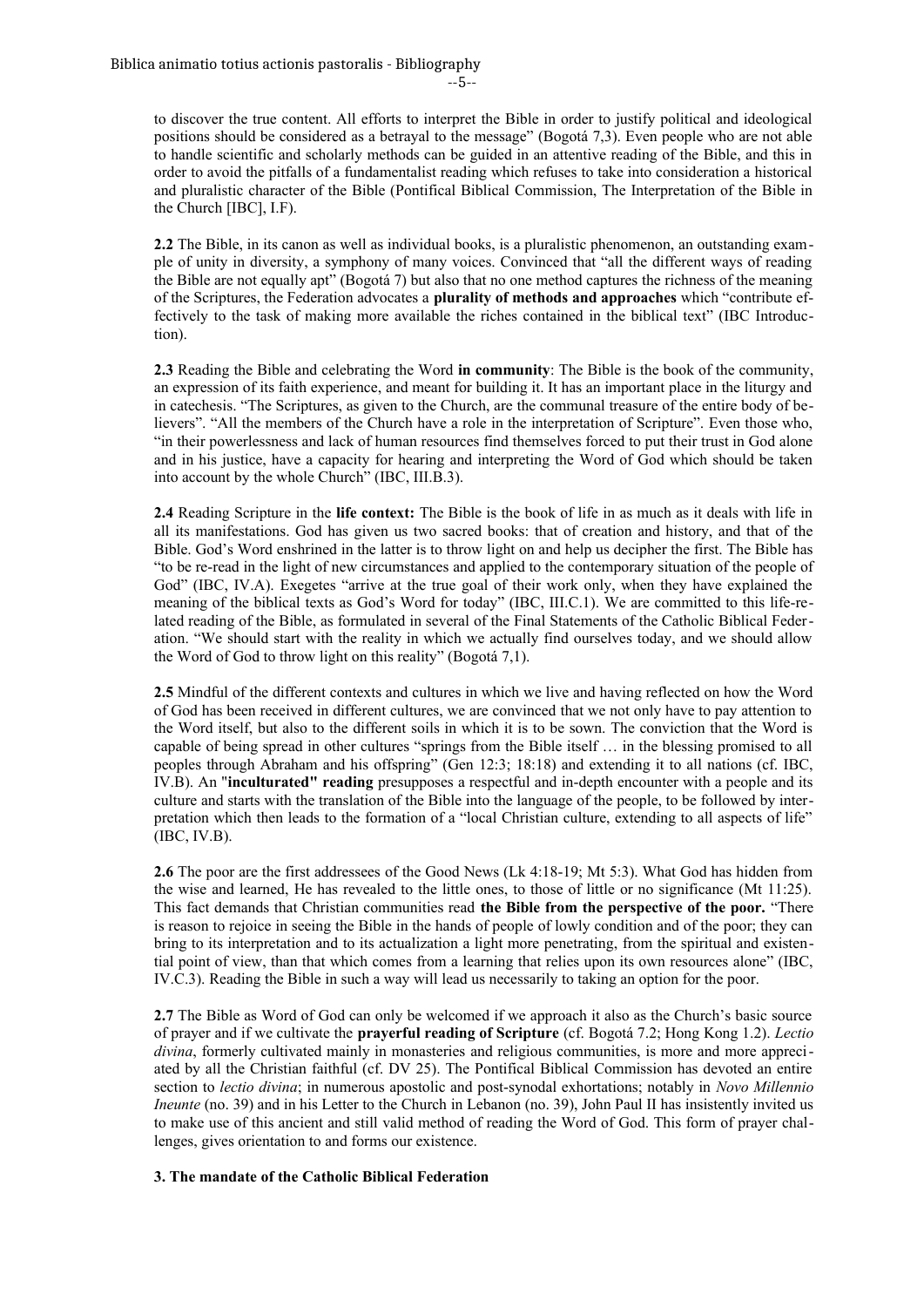--6--

The mandate of the Catholic Biblical Federation is the biblical apostolate, the biblical pastoral ministry, the biblical "animation" of the pastoral life of the Church, providing the Church with spiritual nourishment, indeed with its very soul (anima). Its objective and mandate is "that the Word of God may become more and more the spiritual nourishment of the People of God, the source for them of a life of faith, of hope and love – and indeed a light for all humanity" (IBC, Introduction B). Its objective is "to make known the Bible as the Word of God and source of life" (IBC, IV.C.3).

The Catholic Biblical Federation is the organization of the Church, at the service of the local Churches (Bishops and Bishops' Conferences), which has been given an official mandate to implement the directives of the Second Vatican Council concerning Sacred Scripture in the life of the Church. The Federation has recalled this in particular in its Bogotá Plenary Assembly, on the occasion of the 25<sup>th</sup> anniversary of *Dei Verbum*. On the occasion of this 6<sup>th</sup> Plenary Assembly, the members of the CBF renew their commitment to this mandate.

### **2003**

Pedro Ossandón B., "La Pastoral Orgánica y la Animación Bíblica de la Pastoral: Un diálogo creciente", VI Encuentro FEBIC LAC Conosur, 29 Septiembre al 3 de Octubre 2003 (Santiago) Chile.

*La Palabra hoy,* vol. 28, n° 110 (2003): Jesús Antonio Weisensee, "Replanteamiento de la Pastoral bíblica", p. 11-21; Santiago Silva Retamales, "Animación Bíblica de la pastoral: Identidad y mission", p. 23-32; Angel Mario Caputo, "Animación Bíblica de la pastoral: La Palabra de Dios, escuela de evangelización", p. 33-36, 69-90.

# **2005**

Carlo Maria Martini, "Il ruolo centrale della Parola di Dio nella vita della Chiesa: L'Animazione biblica dell'esercizio pastorale", conference presented during the "International Congress on Sacred Scripture in the Life of the Church", on the occasion of the 40<sup>th</sup> anniversary of *Dei Verbum*, organized by the Catholic Biblical Federation in Rome, 14-18 September 2005. – Cardinal Martini's conference was published in the various language editions of *Bulletin Dei Verbum*, nos 76-77 (2005), p. 33-38, under the following titles: "La place centrale de la Parole de Dieu dans la vie de l'Église : L'animation biblique de toute la pastorale", "La Palabra de Dios en la Vida de la Iglesia : L'animación bíblica de toda la pastoral", "The Central Role of the Word of God in the Life of the Church : Biblical Inspiration of the Entire Pastoral Ministry", "Die Heilige Schrift im Leben der Kirche : Treibkraft der Pastoral".

# **2007**

*Documento conclusivo*, V Conferencia general del Episcopado latinoamericano y del Caribe, 2a edición, Aparecida, 13-31 de mayo de 2007, no 247-248 :

247. Encontramos a Jesús en la Sagrada Escritura, leída en la Iglesia.

La Sagrada Escritura, "Palabra de Dios escrita por inspiración del Espíritu Santo", es, con la Tradición, fuente de vida para la Iglesia y alma de su acción evangelizadora. Desconocer la Escritura es desconocer a Jesucristo y renunciar a anunciarlo. De aquí la invitación de Benedicto XVI:

*Al iniciar la nueva etapa que la Iglesia misionera de América Latina y El Caribe se dispone a emprender, a partir de esta V Conferencia General en Aparecida, es condición indispensable el conocimiento profundo y vivencial de la Palabra de Dios. Por esto, hay que educar al pueblo en la lectura y la meditación de la Palabra: que ella se convierta en su alimento para que, por propia experiencia, vea que las palabras de Jesús son espíritu y vida (cf. Jn 6,63). De lo contrario, ¿cómo van a anunciar un mensaje cuyo contenido y espíritu no conocen a fondo? Hemos de fundamentar nuestro compromiso misionero y toda nuestra vida en la roca de la Palabra de Dios*.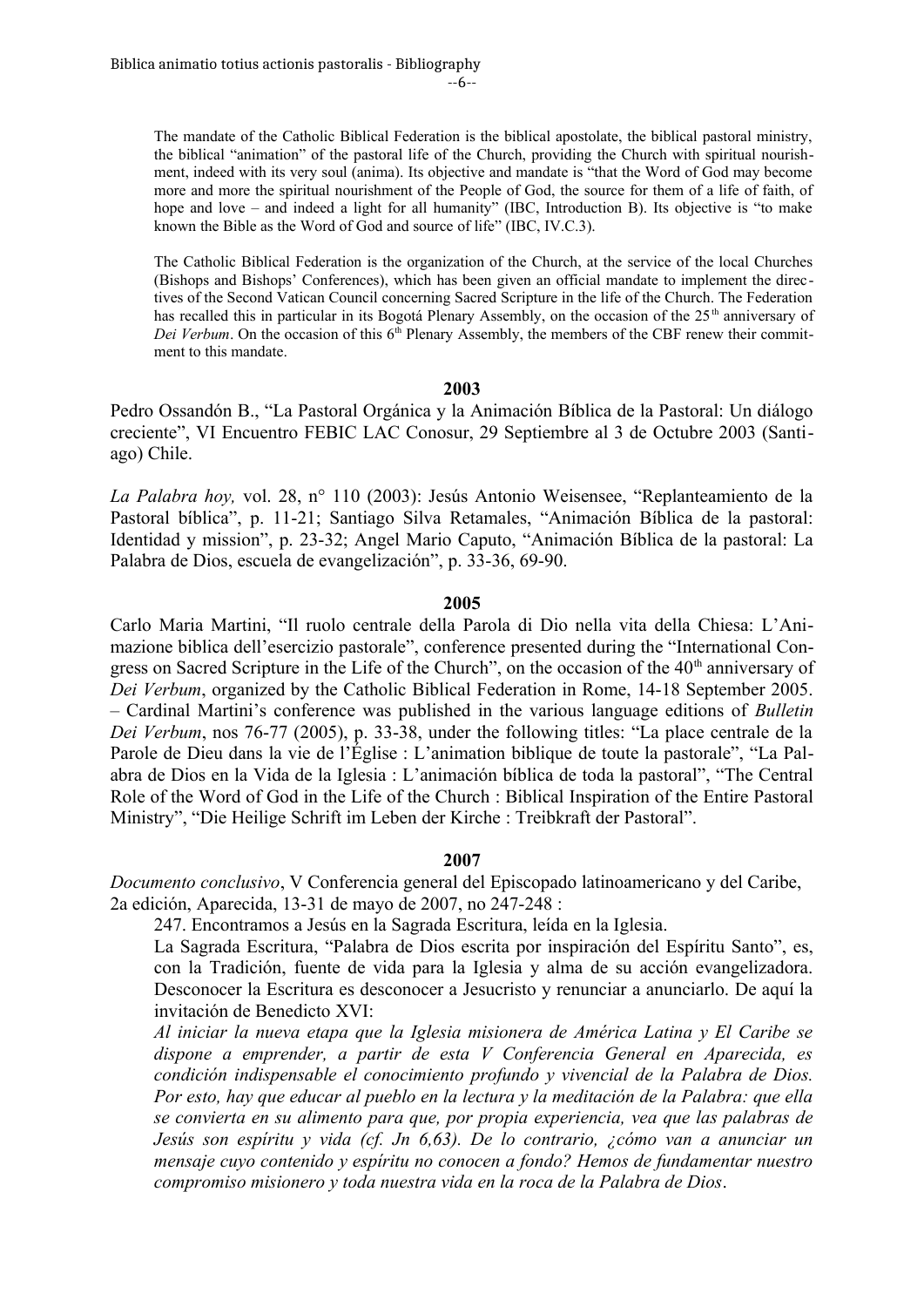--7--

248. Se hace, pues, necesario proponer a los fieles la Palabra de Dios como don del Padre para el encuentro con Jesucristo vivo, camino de "auténtica conversión y de renovada comunión y solidaridad". Esta propuesta será mediación de encuentro con el Señor si se presenta la Palabra revelada, contenida en la Escritura, como fuente de evangelización. Los discípulos de Jesús anhelan nutrirse con el Pan de la Palabra: quieren acceder a la interpretación adecuada de los textos bíblicos, a emplearlos como mediación de diálogo con Jesucristo, y a que sean alma de la propia evangelización y del anuncio de Jesús a todos. Por esto, la importancia de una "pastoral bíblica", entendida como animación bíblica de la pastoral, que sea escuela de interpretación o conocimiento de la Palabra, de comunión con Jesús u oración con la Palabra, y de evangelización inculturada o de proclamación de la Palabra. Esto exige, por parte de obispos, presbíteros, diáconos y ministros laicos de la Palabra, un acercamiento a la Sagrada Escritura que no sea sólo intelectual e instrumental, sino con un corazón "hambriento de oír la Palabra del Señor" (Am 8, 11).

Enrique García Ahumada, F.S.C., *La animación bíblica de nuestra pastoral* (Cuadernos MEL, 33), Roma, Hermanos de las Escuelas Cristianas, 2007.

Enrique García Ahumada, F.S.C., *Animation biblique de notre pastorale* (Cahiers MEL, 33), traduction : Pierre Mourier, Rome: Frères des Écoles chrétiennes, 2007.

*La Palabra hoy*, vol. 32, n° 126 (2007) bears the title: "Animacíon Bíblica de la Pastoral en Aparecida" and includes in particular Santiago Silva Retamales' article, "Animación Bíblica de la Pastoral del Pueblo de Dios : Identidad y mission", p. 77-101.

# **2008**

José Miguel Gómez Rodríguez, "Reflexiones sobre la Animación Bíblica de la Pastoral", *La Palabra hoy*, vol. 33, n° 127 (2008), p. 107-116.

Santiago Silva Retamales, "La Palabra de Dios en los Caminos de la Iglesia : La animación bíblica de la pastoral del Pueblo de Dios", *La Palabra hoy*, vol. 33, n° 127 (2008), p. 5-106.

# *Synod of Bishops on the Bible in the Life and Mission of the Church (2008) Proposition 30: Pastoral work with the Bible*

*Dei Verbum* exhorts making the Word of God not just the soul of theology, but also the soul of all pastoral efforts – of the life and the mission of the church. (DV 24) Bishops must be the first promoters of this dynamic in their dioceses. In order to be a herald, and a credible herald, a bishop must be nourished by the Word of God in order to sustain his episcopal ministry and to render it ever more fruitful. The synod recommends increasing pastoral work with the Bible not in juxtaposition with other forms of pastoral work, but as the Biblical animation of all pastoral efforts.

Under the guide of the pastors, the faithful participate in the mission of the church. The synod fathers desire to express the most lively esteem and gratitude, as well as encouragement, for the service to evangelization that so many laity, and in particular women, offer with generosity and commitment in communities all around the world – following the example of Mary Magdalene, the first witness to the paschal joy.

*Dei Verbum* (24) exhorte à faire de la Parole de Dieu non seulement l'âme de la théologie mais aussi l'âme de toute la pastorale, de la vie et de la mission de l'Église. (…) Le synode recommande d'intensifier la « pastorale biblique » non pas en la juxtaposant à d'autres formes de la pastorale mais comme animation biblique de toute la pastorale.

# **2009**

Anne Fortin, "De l'animation biblique de toute la pastorale", *Cahiers de spiritualité ignatienne* 125 (2009), 51-66.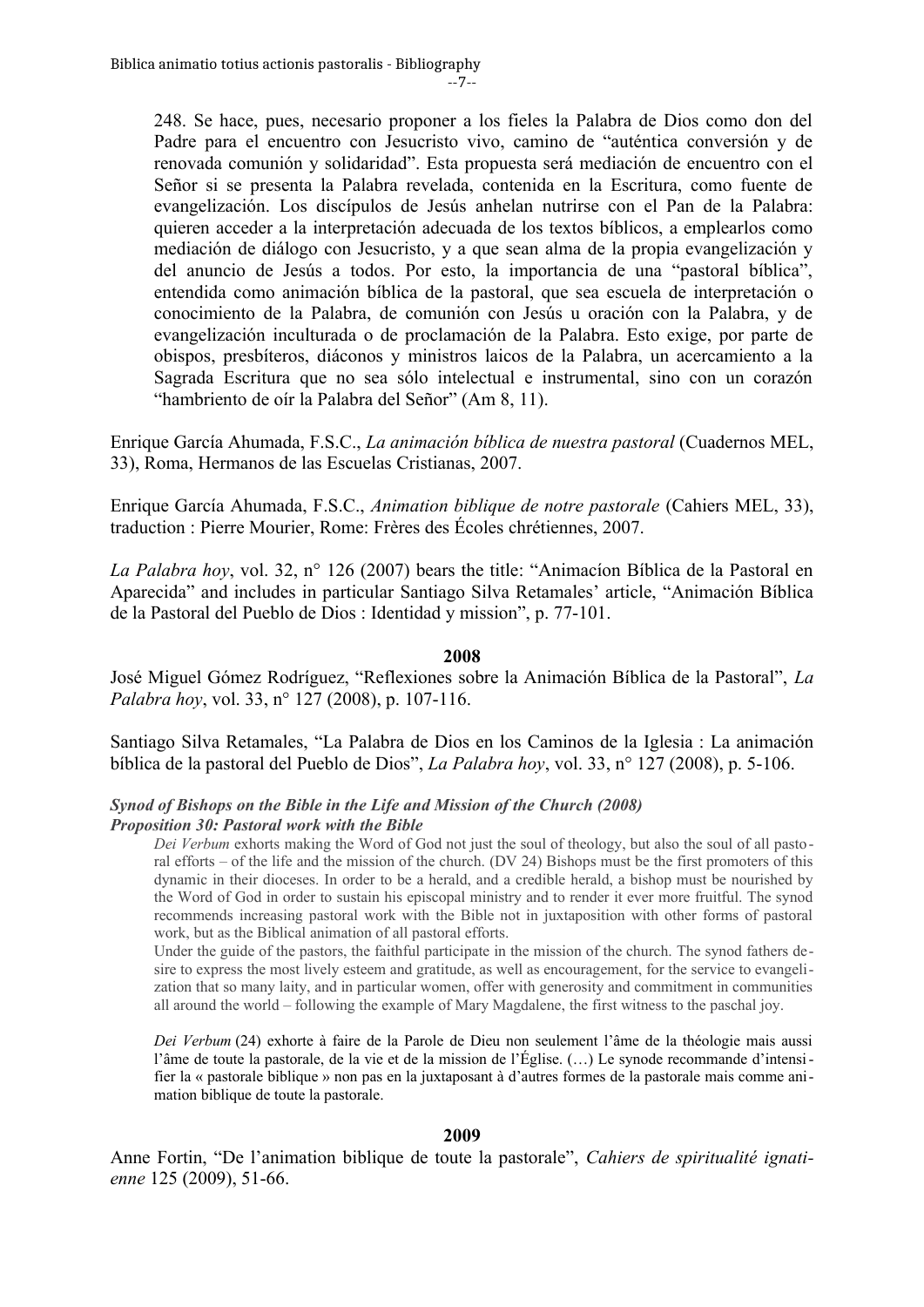I Encuentro Latinoamericano de Animación Bíblica de la Pastoral : "La Palabra de vida, fuente de discipulado y mission", del 9 al 12 de julio 2009.

# **2010**

Santiago Silva Retamales, *La animación bíblica de la pastoral : Su identidad y misión,* Bogotá, CELAM, San Pablo, 2010 (Animacíon bíblica).

Gabriel Naranjo Salazar, *De la pastoral bíblica a la animación bíblica de la pastoral*, Bogotá, CELAM, San Pablo, 2010 (Animacíon bíblica).

Corrado Pastore (ed.), *"Viva ed efficace è la Parola di Dio" (Eb 4,12) : Linee per l'animazione biblica della pastorale : Miscellanea in onore di don Cesare Bissoli*, Leumann, Elledici, 2010.

Corrado Pastore, "La Biblia en América Latina hoy. La pastoral bíblica y la animación bíblica de la pastoral", *ITER* 52, 2010, p. 125-154.

# Benoît XVI, *Exhortation apostolique post-synodale Verbum Domini sur la Parole de Dieu dans la vie et la mission de l'Église*, Vatican, 30 septembre 2010, surtout par. 73 :

*Biblica animatio actionis pastoralis*

73. Huic rei prospiciens, Synodus hortata est ad peculiare opus pastorale ita agendum ut inde princeps locus Verbi Dei in ecclesiali vita exoriretur, commendans ut « actio pastoralis biblica » augeretur, non uti appositio ad alias formas actionis pastoralis, sed tamquam animatio biblica totius actionis pastoralis. Ergo non agitur de quadam congressione in paroecia vel in dioecesi addenda, sed de investigando num in solitis navitatibus communitatum christianarum, in paroeciis, in consociationibus et in motibus realiter in corde habeatur personalis cum Christo occursus qui suo in Verbo nobiscum communicat. Secundum hanc mentem, eo quod « ignoratio Scripturarum ignoratio Christi est », animatio biblica totius actionis pastoralis ordinariae et extraordinariae ad maiorem adducet cognitionem personae Christi, Revelatoris Patris et plenitudinis divinae Revelationis.

Hortamur itaque pastores et fideles ad rationem habendam de pondere huius animationis: erit etiam aptissimus modus ad quasdam obeundas pastorales quaestiones quae in Coetu synodali ortae sunt, et coniunctae, ad exemplum, cum proliferatione sectarum quae distortam et abusivam lectionem sacrae Scripturae diffundunt. Ubi fideles ad cognitionem Bibliorum non instituuntur secundum fidem Ecclesiae in alveo eius vivae Traditionis, illic revera vacuum pastorale remanet in quo realitates sicut sectae spatium invenire possunt ad proprias agendas radices. Hanc ob rem necesse est ut congruae sacerdotum praeparationi provideatur et laicorum qui Populum Dei in genuino aditu ad Scripturas instituere valeant.

Praeterea, sicut in luce positum est in sessionibus synodalibus, rectum est ut in actione pastorali foveatur quoque diffusio parvarum communitatum, « familiis constantium, vel in paroeciis radicatarum, vel variis motibus ecclesialibus communitatibusque novis adnexarum », in quibus formatio, oratio et cognitio Bibliorum secundum fidem Ecclesiae promoveantur.

### *Letting the Bible inspire pastoral activity*

73. Along these lines the Synod called for a particular pastoral commitment to emphasizing the centrality of the word of God in the Church's life, and recommended a greater "biblical apostolate", not alongside other forms of pastoral work, but as *a means of letting the Bible inspire all pastoral work*".[\[254\]](http://w2.vatican.va/content/benedict-xvi/en/apost_exhortations/documents/hf_ben-xvi_exh_20100930_verbum-domini.html#_ftn254) This does not mean adding a meeting here or there in parishes or dioceses, but rather of examining the ordinary activities of Christian communities, in parishes, associations and movements, to see if they are truly concerned with fostering a personal encounter with Christ, who gives himself to us in his word. Since "ignorance of the Scriptures is ignorance of Christ", making the Bible the inspiration of every ordinary and extraordinary pastoral outreach will lead to a greater awareness of the person of Christ, who reveals the Father and is the fullness of divine revelation.

For this reason I encourage pastors and the faithful to recognize the importance of this emphasis on the Bible: it will also be the best way to deal with certain pastoral problems which were discussed at the Synod and have to do, for example, with the *proliferation of sects* which spread a distorted and manipulative reading of sacred Scripture. Where the faithful are not helped to know the Bible in accordance with the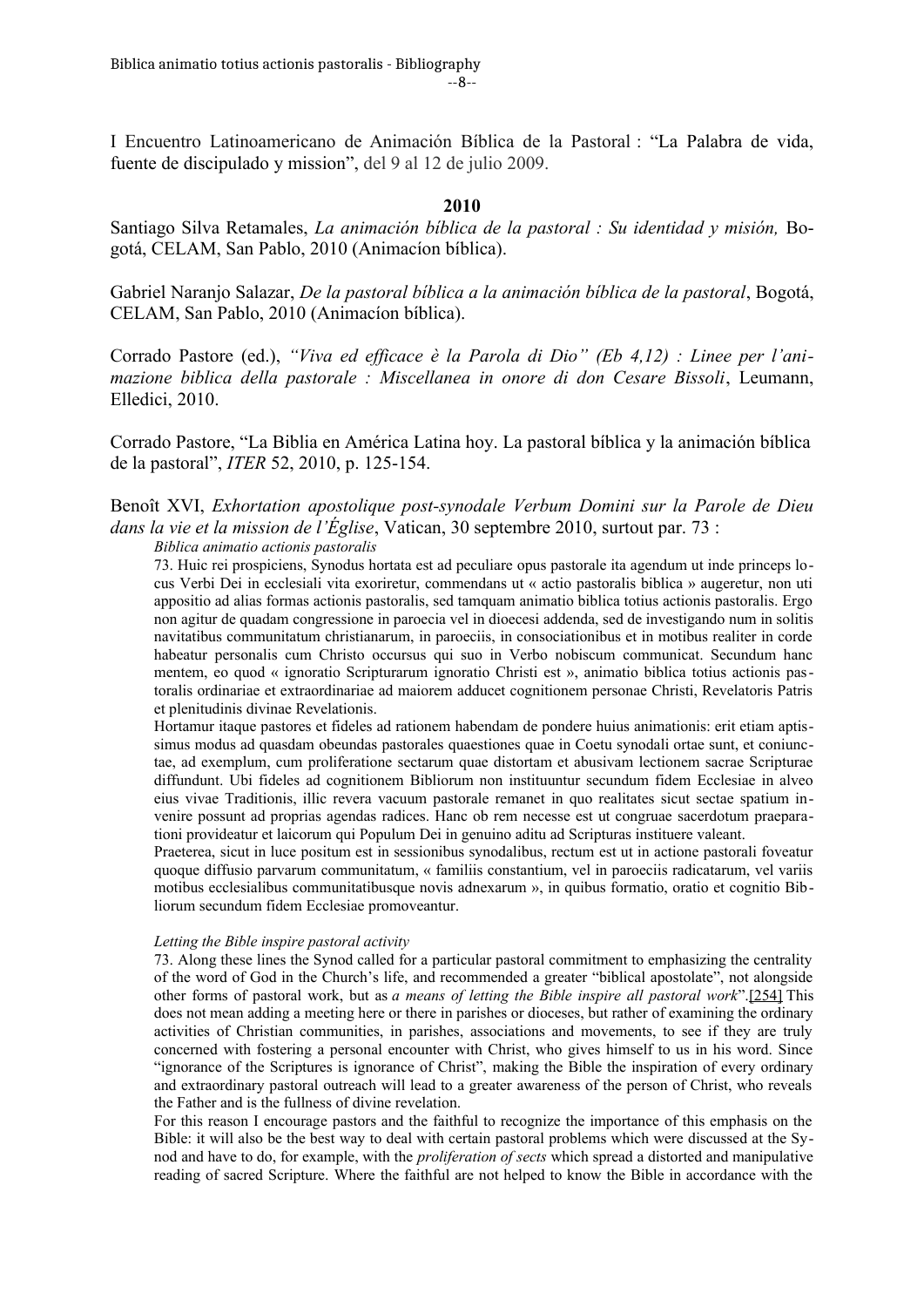--9--

Church's faith and based on her living Tradition, this pastoral vacuum becomes fertile ground for realities like the sects to take root. Provision must also be made for the suitable preparation of priests and lay persons who can instruct the People of God in the genuine approach to Scripture.

Furthermore, as was brought out during the Synod sessions, it is good that pastoral activity also favour the growth of *small communities*, "formed by families or based in parishes or linked to the different ecclesial movements and new communities", which can help to promote formation, prayer and knowledge of the Bible in accordance with the Church's faith.

#### *L'animation biblique de la pastorale*

73. Dans cette ligne, le Synode a invité à un engagement pastoral particulier pour faire ressortir la place centrale de la Parole de Dieu dans la vie ecclésiale, recommandant « d'intensifier « la pastorale biblique » non en la juxtaposant à d'autres formes de la pastorale, mais comme *animation biblique de toute la pastorale* ». Il ne s'agit donc pas d'ajouter quelques rencontres dans la paroisse ou dans le diocèse, mais de vérifier que, dans les activités habituelles des communautés chrétiennes, dans les paroisses, dans les associations et dans les mouvements, on a vraiment à cœur la rencontre personnelle avec le Christ qui se communique à nous dans sa Parole. Ainsi, si « l'ignorance de la Sainte Écriture est ignorance du Christ », l'animation biblique de toute la pastorale ordinaire et extraordinaire conduira à une plus grande connaissance de la personne du Christ, Révélateur du Père et plénitude de la Révélation divine.

J'exhorte donc les Pasteurs et les fidèles à tenir compte de l'importance de cette animation : ce sera aussi la meilleure façon de faire face à certains problèmes pastoraux mis en évidence au cours de l'Assemblée synodale liés, par exemple, à la *prolifération des sectes* qui répandent une lecture déformée et instrumentalisée de la Sainte Écriture. Là où les fidèles ne se forment pas à une connaissance de la Bible selon la foi de l'Église dans le creuset de sa Tradition vivante, on laisse de fait un vide pastoral dans lequel des réalités comme les sectes peuvent trouver un terrain pour prendre pied. C'est pourquoi il est aussi nécessaire de pourvoir à une préparation adéquate des prêtres et des laïcs afin qu'ils puissent instruire le Peuple de Dieu dans une approche authentique des Écritures.

En outre, comme cela a été souligné durant les travaux synodaux, il est bon que dans l'activité pastorale soit favorisé aussi le développement de *petites communautés*, « composées de familles, enracinées dans les paroisses ou liées aux divers mouvements ecclésiaux ou nouvelles communautés », dans lesquelles seront encouragées la formation, la prière et la connaissance de la Bible selon la foi de l'Église.

*La Pastoral Bíblica Juvenil y la Animación Bíblica de la Pastoral Juvenil*, Instituto Fe y Vida, 2010, http://www.bibliaparajovenes.org/files/u1/documentos/PBJ/PBJ-ABPJ-Web.pdf.

### **2011**

Alexander Schweitzer [and T. Osborne], "The Apostolic Exhortation *Verbum Domini* and the Catholic Biblical Federation", published in Italian: "L'Esortazione apostolica Verbum Domini e la Federazione Biblica Cattolica", *Ascoltare, rispondere, vivere : Atti del Congresso Internazionale "La Sacra Scrittura nella vita e nella missione della Chiesa" (1-4 dicembre 2010)*, a cura di Ernesto Borghi, Edizioni Terra Santa, 2011, p. 189-194.

Florencio Abajo Nuñez, "La Pastoral bíblica: historia y perspectivas", conference held on February 8, 2011 (http://sagradabibliacee.com/ponencias/141-florencio-abajo-nunez).

### **2012**

Anne Fortin, "De l'animation biblique de toute la pastorale", *Sémiotique et Bible*, n° 147 (2012), p. 4-18

Javier Velasco-Arias (ed.), *La Biblia compartida. Biblia y Pastoral* (Conocer la Biblia), Madrid, San Pablo, 2012.

- Justino Martínez Pérez, "Despertar las semillas de la Palabra", p. 11-38.

- Francesc Ramis Darder, "De 'La interpretación de la Biblia en la Iglesia' a la 'Verbum Domini'", p. 39-76.

- Javier Velasco-Arias, "La Biblia: 'corazón' de la Pastoral", p. 77-99.

- Pedro Barrado Fernández , "La Biblia orada y vivida: la Lectio Divina", p. 101-134.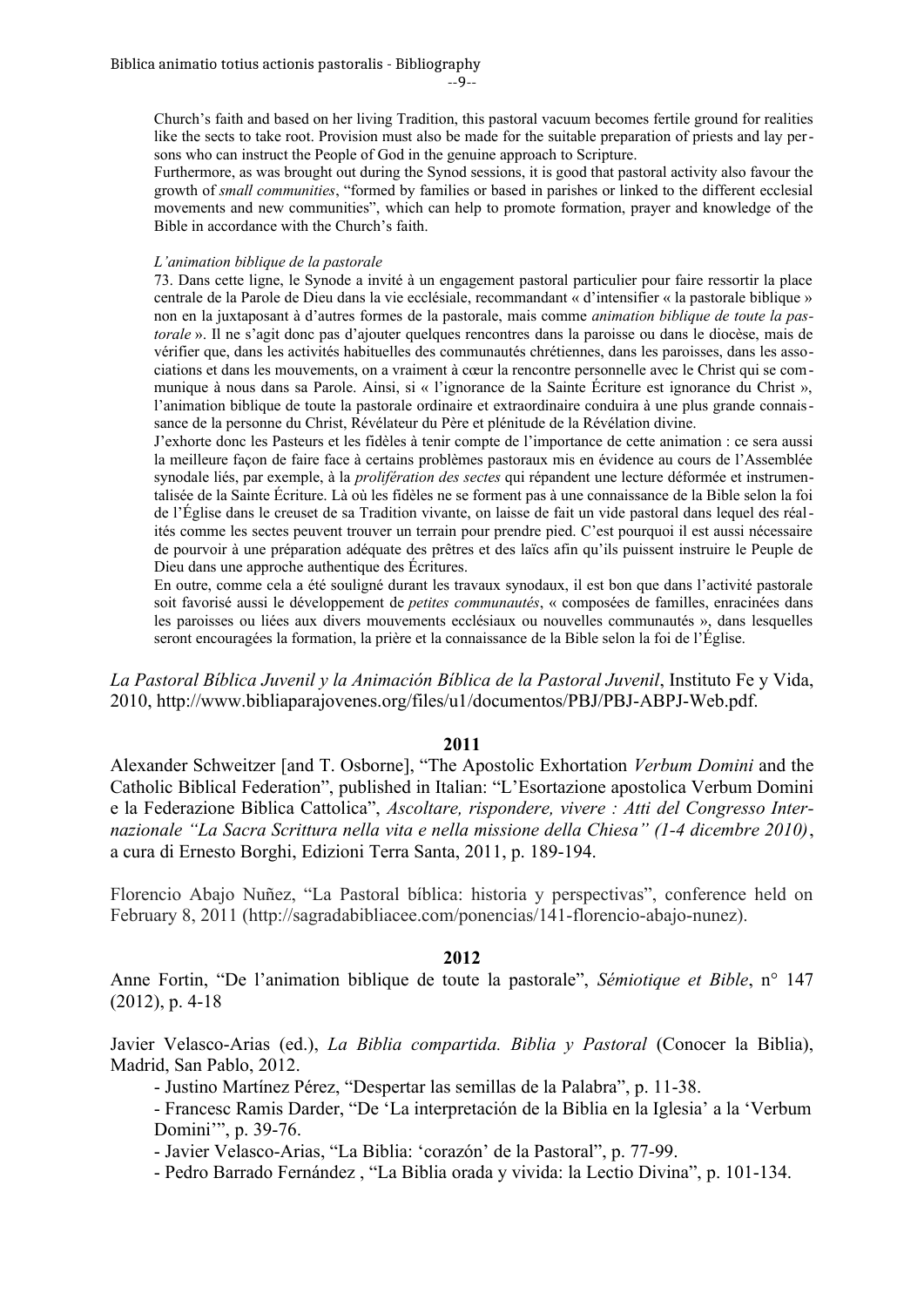$-10-$ 

- Quique Fernández Manzano, "La Animación Bíblica en la Parroquia y en la Catequesis", p. 135-153.

- José Ignacio Pedregosa Ordóñez , "Claves y pautas para el uso de algunos medios de comunicación en la Animación Bíblica", p. 155-188.

- Florencio Abajo Núñez, "La Federación Bíblica Católica y la Animación Bíblica de la Pastoral", p. 189-218.

- Maria de l'Esperança Amill-Rocamora, "La Animación Bíblica en los estudios teológicos", p. 219-243.

- Núria Calduch-Benages, "Exégesis y hermenéutica, dos momentos de un único proceso interpretative", p. 245-273.

Victor Hugo Palma Paúl, "La Exhortación apostólica Verbum Domini y el Ministerio episcopal : Aplicaciones y perspectivas para la Animación bíblica de la Pastoral", *BDVdigital (edición española)*, 2012, n. 1, 14-23.

Victor Hugo Palma Paúl, "L'Exhortation apostolique *Verbum Domini* et le ministère épiscopale : Applications et perspectives pour l'animation biblique de la pastorale", *BDVdigital (édition française),* 2012, n. 1, 14-23.

Victor Hugo Palma Paúl, "The Apostolic Exhortation Verbum Domini and the Episcopal Ministry: Applications and Perspectives for the Biblical Animation of Pastoral Ministry", *BDVdigital (English edition),* 2012, n. 1, 14-23.

Victor Hugo Palma Paúl, "Das Apostolisches Schreiben *Verbum Domini* und das Bischofsamt: Anregungen und Perspektiven für eine biblisch fundierte Pastoral", *BDVdigital (Deutsche Ausgabe),* 2012, n. 1, 14-23.

Pierre-Marie Carré, "Lecture de la Bible et Nouvelle Évangélisation", *BDVdigital (édition française)*, 2012, n. 2-3, p. 3-5, publié également en anglais, allemand et espagnol.

"Message of the Catholic Biblical Federation to the Synod of Bishops on 'The New Evangelization for the Transmission of the Christian Faith'" / [rédaction by Thomas P. Osborne]. – *BDVdigital (English Edition)* 2012, n. 4, p. 7-17. – Published also in French, German and Spanish.

*"… da schickte Gott einen Wurm …" : Modell zur biblischen Beseelung der Pastoral*, Zürich, Schweizerisches Katholisches Bibelwerk, Bibelpastoralstelle, 2012.

Santiago Silva Retamales, *La Palabra de Dios, el corazon detoda actividad eclesial : una presentación de Verbum Domini,* Bogotá, CELAM, San Pablo, 2012 (Animacíon bíblica).

# **2013**

Jean-Louis Ducasse, "'Animation biblique de toute la pastorale' et avènement du corps promis", *Sémiotique et Bible*, n. 149, mars 2013, p. 39-58.

Pope Francis, *Apostolic Exhortation Evangelii gaudium on the Proclamation of the Gospel in Today's World*, The Vatican, November 24, 2013, in particular n. 174-175.

174. Not only the homily has to be nourished by the word of God. All evangelization is based on that word, listened to, meditated upon, lived, celebrated and witnessed to. The sacred Scriptures are the very source of evangelization. Consequently, we need to be constantly trained in hearing the word. The Church does not evangelize unless she constantly lets herself be evangelized. It is indispensable that the word of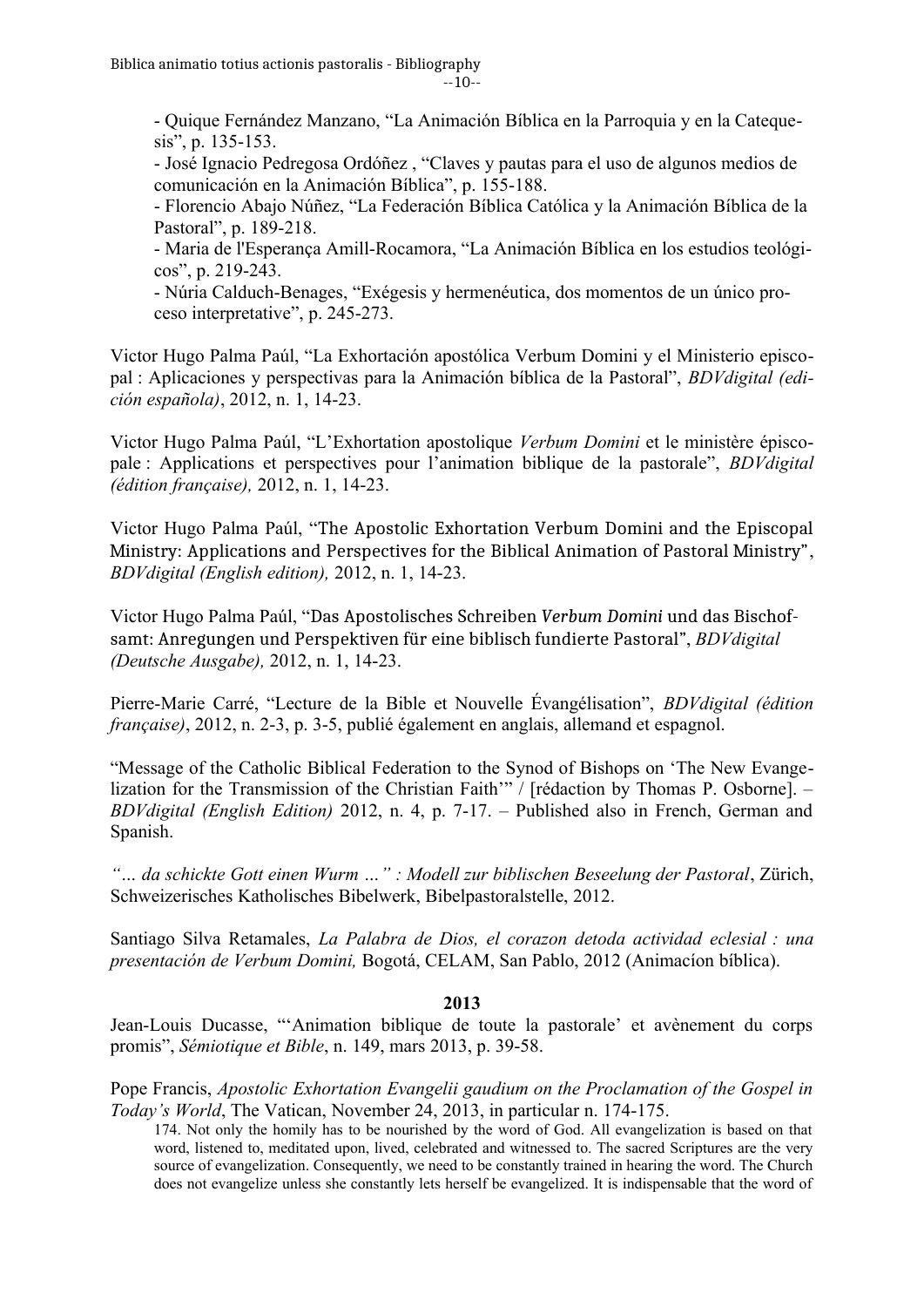--11--

God "be ever more fully at the heart of every ecclesial activity". God's word, listened to and celebrated, above all in the Eucharist, nourishes and inwardly strengthens Christians, enabling them to offer an authentic witness to the Gospel in daily life. We have long since moved beyond that old contraposition between word and sacrament. The preaching of the word, living and effective, prepares for the reception of the sacrament, and in the sacrament that word attains its maximum efficacy.

175. The study of the sacred Scriptures must be a door opened to every believer. It is essential that the revealed word radically enrich our catechesis and all our efforts to pass on the faith. Evangelization demands familiarity with God's word, which calls for dioceses, parishes and Catholic associations to provide for a serious, ongoing study of the Bible, while encouraging its prayerful individual and communal reading. We do not blindly seek God, or wait for him to speak to us first, for "God has already spoken, and there is nothing further that we need to know, which has not been revealed to us". Let us receive the sublime treasure of the revealed word.

174. Ce n'est pas seulement l'homélie qui doit se nourrir de la Parole de Dieu. Toute l'évangélisation est fondée sur elle, écoutée, méditée, vécue, célébrée et témoignée. La Sainte Écriture est source de l'évangélisation. Par conséquent, il faut se former continuellement à l'écoute de la Parole. L'Église n'évangélise pas si elle ne se laisse pas continuellement évangéliser. Il est indispensable que la Parole de Dieu « devienne toujours plus le cœur de toute activité ecclésiale ». La Parole de Dieu écoutée et célébrée, surtout dans l'Eucharistie, alimente et fortifie intérieurement les chrétiens et les rend capables d'un authentique témoignage évangélique dans la vie quotidienne. Nous avons désormais dépassé cette ancienne opposition entre Parole et Sacrement. La Parole proclamée, vivante et efficace, prépare à la réception du sacrement et dans le sacrement cette Parole atteint son efficacité maximale.

175. L'étude de la Sainte Écriture doit être une porte ouverte à tous les croyants. Il est fondamental que la Parole révélée féconde radicalement la catéchèse et tous les efforts pour transmettre la foi.. L'évangélisation demande la familiarité avec la Parole de Dieu et cela exige que les diocèses, les paroisses et tous les groupements catholiques proposent une étude sérieuse et persévérante de la Bible, comme aussi en promeuvent la lecture orante personnelle et communautaire. Nous ne cherchons pas à tâtons dans l'obscurité, nous ne devons pas non plus attendre que Dieu nous adresse la parole, parce que réellement « Dieu a parlé, il n'est plus le grand inconnu mais il s'est montré lui-même ». Accueillons le sublime trésor de la Parole révélée.

### **2014**

Thomas P. Osborne, "Animatio biblica totius actionis pastoralis » (VD n° 73)", in : Biblical Centre for Africa and Madagascar (BICAM)*, « Animatio biblica totius actionis pastoralis » (Verbum Domini n° 73) : Actes de la VIIIème Assemblée plénière, Kachebere, Malawi, 17-23 septembre 2013*, Accra, BICAM Publications, 2014, p. 79-85.

Jan J. Stefanów, « Hermenéutica bíblica o inculturación del Evangelio », *Biblia y pastoral*, *Reseña biblica*, N° 83 (2014), p. 41-49.

### **2015**

Thomas P. Osborne, "Biblica animatio totius actionis pastoralis" : origin, meaning and perspectives opened by Pope Benedict XVI's Verbum Domini (73) and its implications for a re-newed Biblical spirituality<sup>[2](#page-10-0)</sup>. Paper presented at the 17<sup>th</sup> Interdisciplinary Theolgical Session 205 of the Faculty of Theology of the Catholic University of Eastern Africa: « The Faculty of Theology at CUEA: 30 Years of Service to Church and Society (1984-2014) in the Light of *Ex Corde Ecclesiae », 25-27 February 2015.* 

 *"The Soul of Theology" : On the Role of Scripture in Theology : International Congress, Leuven, 17-20 September 2015,* Leuven, Faculty of Theology and Religious Studies, S.l., European Society for Catholic Theology, 2015. – Congress Booklet. – Here is a list of the major papers:

<span id="page-10-0"></span><sup>2</sup>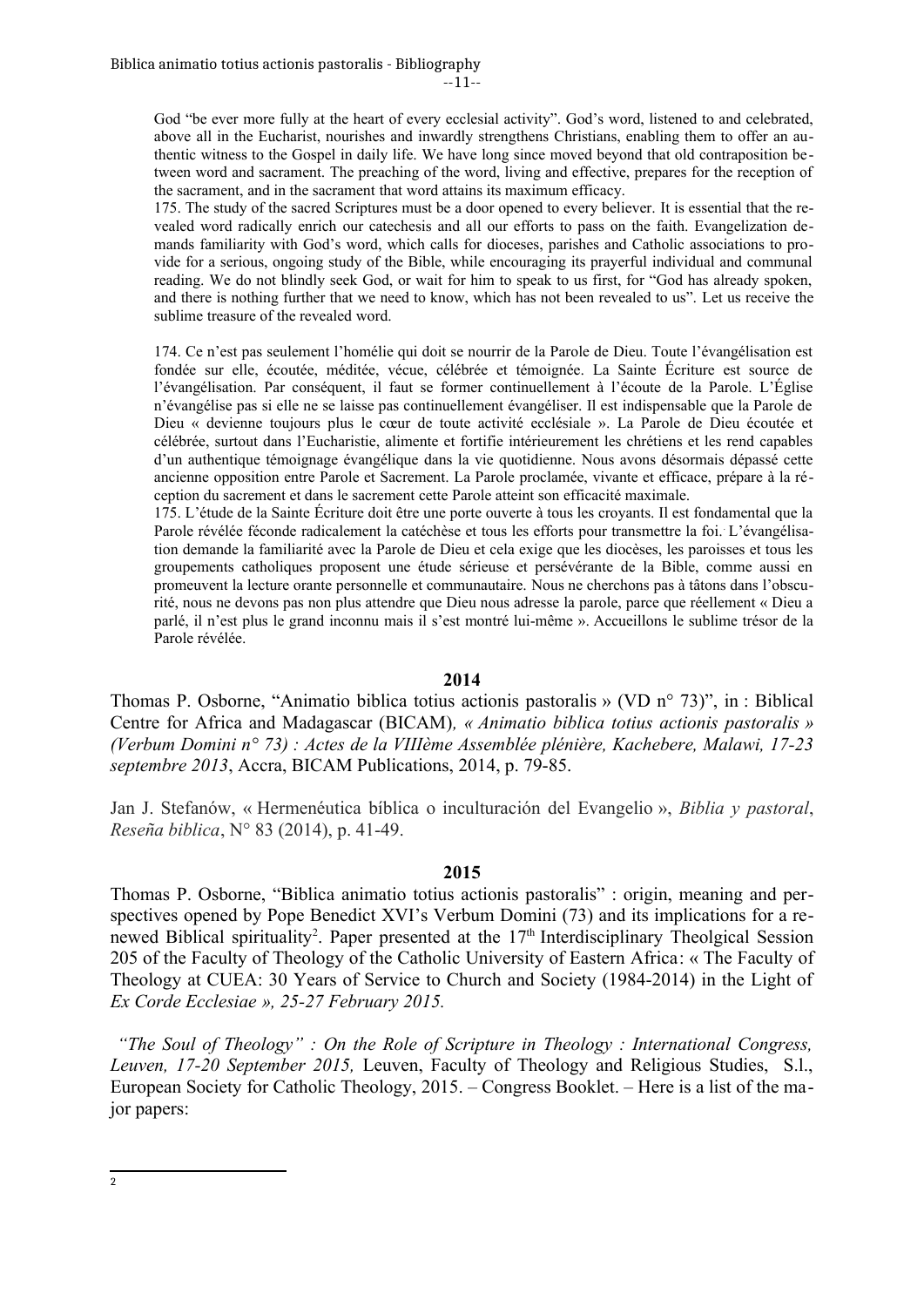--12--

- Christophe Theobald, "Quelles pratiques de lecture et quel type d'exégèse biblique pour donner accès à la Révélation chrétienne ? : Une lecture prospective de la Constitution Dei Verbum de Vatican II", p. 19-32.

- Saskia Wendel, "In Antinomien verstrickt: Zum Problem einer begründungslogischen Rezeption der Hl. Schrift", p. 33-46 (English translation, p. 47-57).

- Vasile Mihoc, "Meeting the Word (Logos) in the Holy Scripture : Biblical Interpretation in the Orthodox Theology", p. 59-82.

- Nuria Calduch-Benages, "Exegesis, Theology and Lectio Divina in Dialogue", p. 83-96.

- Joris Geldhof, "Secundum Scripturas : A Theological Exploration of the Interwovenness of Liturgy and Bible", p. 97-114.

- Ludger Schwienhorst-Schönberger, "Lectio – Meditatio – Contemplatio : Zum Verhältnis von Schriftauslegung und spiritueller Praxis", p. 115-128 (English translation, P. 129- 138.

- Marianne Heimbach-Steins & Georg Steins, "'Canon and Community': Zur sozialethischen Relevanz der Heiligen Schrift", p. 139-154 (English translation, p. 155-166).

- Bert Roebben, "'The Word Will not Return Empty' (Isaiah 55,11) : The Risky Enterprise of Working with Biblical Theology in the Religious Education Classroom", p. 167- 176.

- Michel Younès, "Le Coran, âme de la théologie islamique? : Enjeux d'une approche comparative islamo-chrétienne", p. 177-190 (English translation, p. 191-202).

- Reimund Bieringer, "Anima aut amica theologiae? : Exegesis and Theology in Dialogue: The Study of Scripture and the Art of Theologizing in Dei Verbum 24 and Verbum Domini 31-47 and Beyond", p. 203-217.

*La animación bíblica de la pastoral del pueblo de Dios, su identidad y misión*, Comisión nacional de animación Bíblica de la Pastoral, Conferencia episcopal de Chile. [http://www.iglesia.cl/especiales/mesbiblia2015/docs/ABP\\_en\\_la\\_pastoral-Identidad\\_y\\_Mi](http://www.iglesia.cl/especiales/mesbiblia2015/docs/ABP_en_la_pastoral-Identidad_y_Mision.pdf)[sion.pdf](http://www.iglesia.cl/especiales/mesbiblia2015/docs/ABP_en_la_pastoral-Identidad_y_Mision.pdf)

# **2016**

II Encuentro Latinoamericano y Caribeño de responsables Animación Bíblica de la Pastoral, organizado el Centro Bíblico Teológico Pastoral para América Latina y el Caribe (CEBITEPAL), del CELAM, del 12 al 14 de Agosto 2016, Quito, Ecaudor.

*Orientaciones de Animación Bíblica de la Pastoral para América Latina y El Caribe* (Colección Documentos CELAM, 198), Bogotá, CELAM Escuela Bíblica, Federación Bíblica Católica, 2016.

*Iniciación Cristiana y Animación Bíblica de la Pastoral*, Medellín : Biblia, Teología y Pastoral para Amöirca Latina y El Caribe, vol. 42, n. 166, 2016. – In particular:

- Guillermo Acero Alvarín, "La animación bíblica de la iniciación a la vida Cristiana", p. 599-627.

- Gabriel Mestre, "El Papa Francisco, Evangelii Gaudium y la Animación Bíblica de la Pastoral : 'La libertad inaferrable de la Palabra' (EG 22)", p. 629-646.

- Patricio Meríno Beas, "Escuela Bíblica al servicio de la Animación Bíblica de la Pastoral en América Latina y El Caribe", p. 669-695.

- "'Vayan y hagan que todos los pueblos sean mis discípulos' : Experiencias de animación bìblica en Chile", p. 735-746.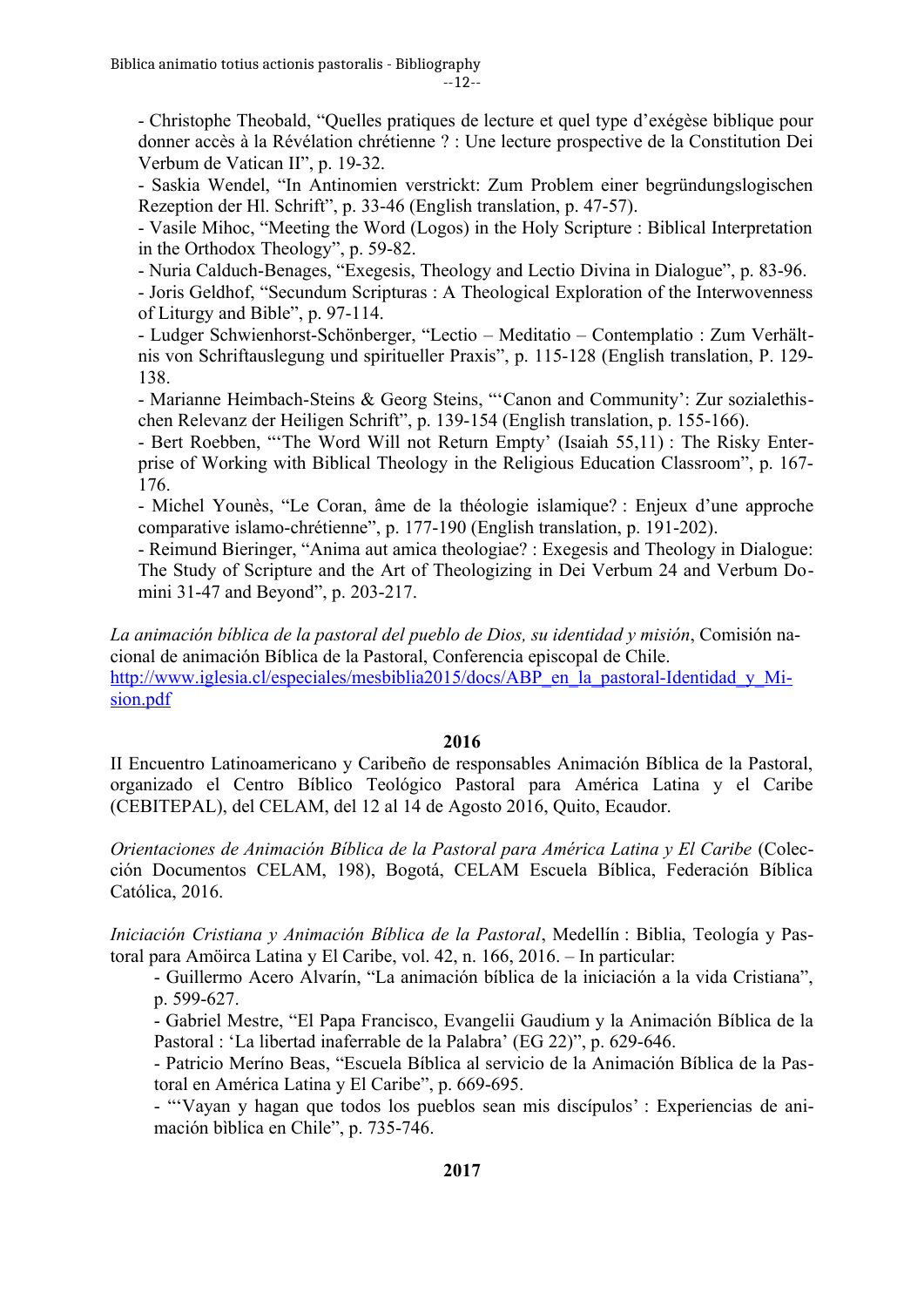François-Xavier Amherdt, *L'animation biblique de la pastorale: 120 propositions pratiques (Pédagogie pastorale, n. 12), Namur: Lumen vitae, 2017.* 

*Guidelines for the Biblical Inspiration of the Entire Pastoral Ministry of the Church for Latin America and Caribbean* (*CBF Documents*, 1), translation: María Díaz James, Sankt Ottilien: Catholic Biblical Federation, 2017.

François-Xavier Amherdt (éd.), *L'animation biblique de la pastorale*, *Lumen Vitae* 2017/4:

- François-Xavier Amherdt "Un 'style' biblique et évangélique de la pastorale"
- Christophe Raimbault, "Laisser la Parole de Dieur faire son travail: un défi pour le lecteur des Écritures"
- Daniel Laliberté, Origine, perspectives et défi de la formule 'l'animation biblique de la pastorale'"
- Thomas P. Osborne, "'L'animation biblique de toute la pastorale': vision, option et defies en vue d'une pastorale biblique renouvelée"
- Yves Guérette, "La formation des intervenants en vue de l'animation biblique de toute la pastorale"
- Matteo Crimella, "Une Église à l'écoute de la Parole"
- Grazia Papola, "Selon l'Écriture"
- André Fossion et Jean-Paul Laurent, "Lire pour vivre"
- Catherine Chevalier, "'Lire la Bible': Un projet de lecture communautaire de la Parole, en Brabant Wallon"
- Christophe Salgat, "'Mettre la Parole au centre': l'expérience naissante d'une region de Suisse romande"
- Fidèle Mabundu, "La lecture populaire de la Bible, source de vie ecclésiale en Afrique"

# **2018**

Jean-Loup Ducasse, Outils pastoraux et lecture biblique. [https://www.laboratoire-bible-et-pastorale.org/2018/01/24/outils-pastoraux-et-lecture](https://www.laboratoire-bible-et-pastorale.org/2018/01/24/outils-pastoraux-et-lecture-biblique/)[biblique/](https://www.laboratoire-bible-et-pastorale.org/2018/01/24/outils-pastoraux-et-lecture-biblique/)

César de Jesús Buitrago López,

*La fontalidad de la Sagrada Escritura en vista de la Nueva Evanglización : investigación sobre la Animación Bíblica de la Pastoral*

Capitulo I : *Génesis de la Animación Bíblica de la Pastoral : Su gestación y recepción en el Magisterio de la Iglesia*. – Montivideo : Facultad de Teología del Uruguay, 2018. – 127 p.

*Fontalidad de la Palabra de Dios en vista a la nueva evangelización*

Tomo II : *Fundamentación de la Animación Bíblica de la Pastoral y su actualidad.* – Bogotá : CELAM, 2019. – (Colección Autores ; 56). – 251 p.

Tomo III : *Perspectivas y desafíos de la Animación Bíblica de la Pastoral.* – Bogotá : CELAM, 2019. – (Colección Autores ; 56). –191 p.

# *2019*

Thomas P. Osborne, « Biblica animatio totius actionis pastoralis » : Origins and Perspectives. <http://cbfcongress2019.org/en/proceedings/Osborne-Conference>

*Daniel Laliberté, Georg Rubel (dir.), Animatio biblica totius actionis pastoralis : Bible – Pastorale – Didactique = Bible - Pastoral - Didactics*. - [Bruxelles, etc.] : Peter Lang, 2019. - (Dieux, Hommes, Religions ; vol. 26). – 268 p.

*Including :*

Maurice Gilbert, « L'Écriture Sainte, âme de la théologie et de toute action pastorale », p. 31-44. Joël Molinario, « L'acte de lire les Écritures comme art d'être à l'écoute de la Parole », p. 45-60. Judith Könemann, « Animatio biblica totius actionis pastoralis : eine didaktische Perspektive », p. 61-74.